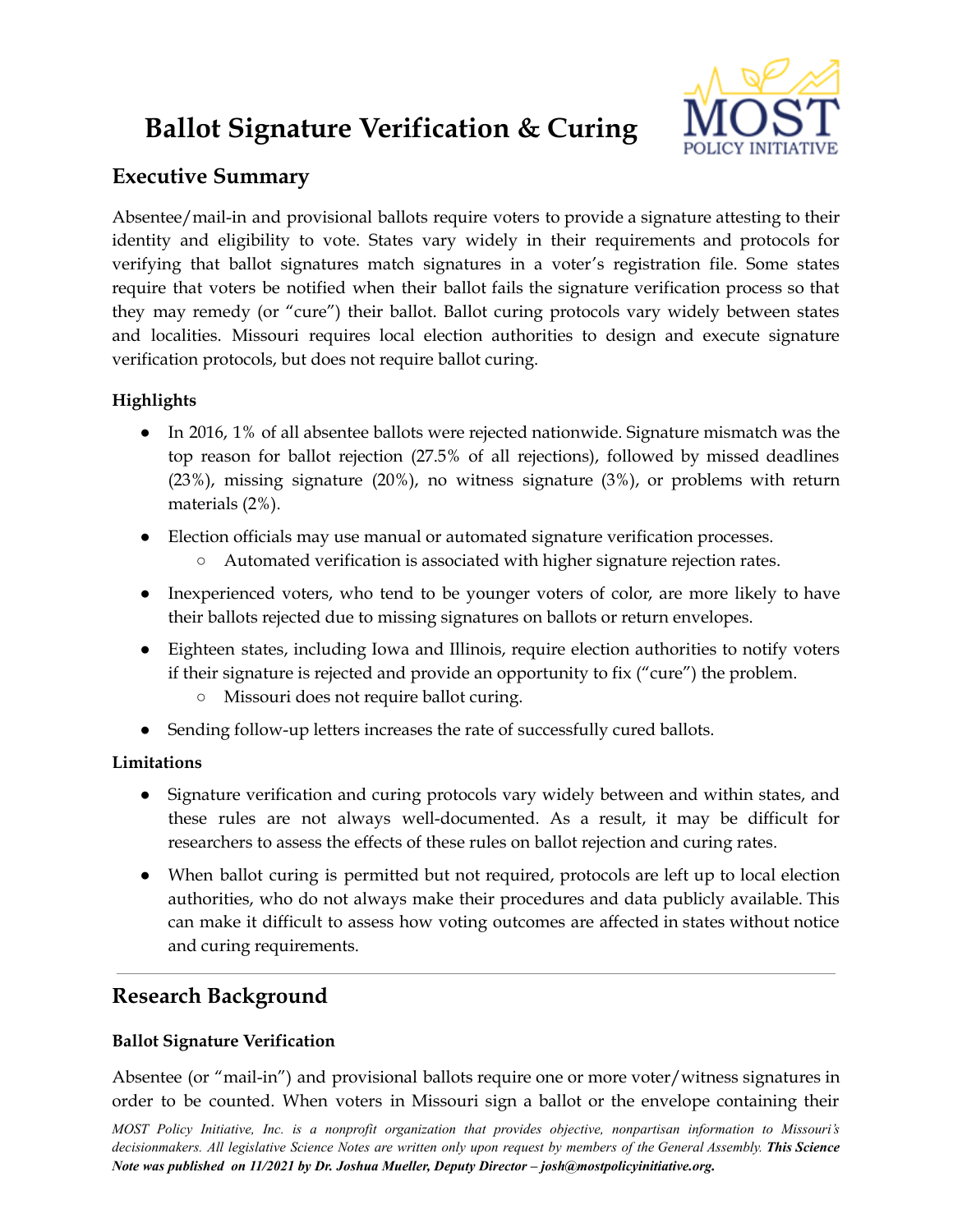ballot, they are attesting under penalty of perjury to their identity, and that they are eligible to vote. (Mo. Rev. Stat § [115.430,](https://revisor.mo.gov/main/OneSection.aspx?section=115.430) [631,](https://revisor.mo.gov/main/OneSection.aspx?section=115.631&bid=35787&hl=) [655\)](https://revisor.mo.gov/main/OneSection.aspx?section=115.655&bid=6266&hl=)

All states require valid signatures on absentee ballots, and 32 states require signature matching verification to confirm voters' identities (Figure 1).<sup>1</sup> In these cases, county officials verify voter signatures by comparing the signature on the absentee ballot, return envelope, or provisional ballot to the signatures in the voter's registration file. The ballot is accepted if the signature is considered a match, and either rejected or set aside for further review if the signature does not appear to be a match. 2



**Figure 1. Map of signature verification and ballot curing rules.** Left: signature verification requirements for absentee ballots. Right: states that require ballot curing. Colors indicate laws. Missouri requires a notarized signature for absentee ballots, but does not require ballot curing. Reproduced from the National Conference of State Legislatures (9/24/2020).<sup>1</sup>

In general, signature verification protocols are not established by the state; local election authorities are given leeway to design and perform signature verification. In Missouri, judges selected by local election authorities must verify signatures on absentee ballots to voter registration records, but no procedural details are provided in the state statute (Mo. [Rev.](https://revisor.mo.gov/main/OneSection.aspx?section=115.655&bid=6266&hl=) Stat § [115.655](https://revisor.mo.gov/main/OneSection.aspx?section=115.655&bid=6266&hl=)). The U.S. Election Assistance Commission (EAC) provides a short [guide](https://www.eac.gov/sites/default/files/electionofficials/vbm/Signature_Verification_Cure_Process.pdf) to help election administrators manage signature-matching processes. While Missouri does not provide guidance on signature verification, some states (e.g., [Colorado](https://www.sos.state.co.us/pubs/elections/docs/SignatureVerificationGuide.pdf), [Arizona](https://azsos.gov/sites/default/files/AZSOS_Signature_Verification_Guide.pdf)) provide detailed signature verification guides for their local election authorities.<sup>3,4,5</sup>

Because signature verification is largely decentralized, signature matching varies greatly between states and counties. For example, some counties use manual signature verification, whereas others use automated (or "algorithmic") signature matching technology. Evidence from past elections indicates that the use of fully automated signature matching without any human review of ballots may increase the rate of ballot rejections by up to 75%. <sup>2</sup> The proportion of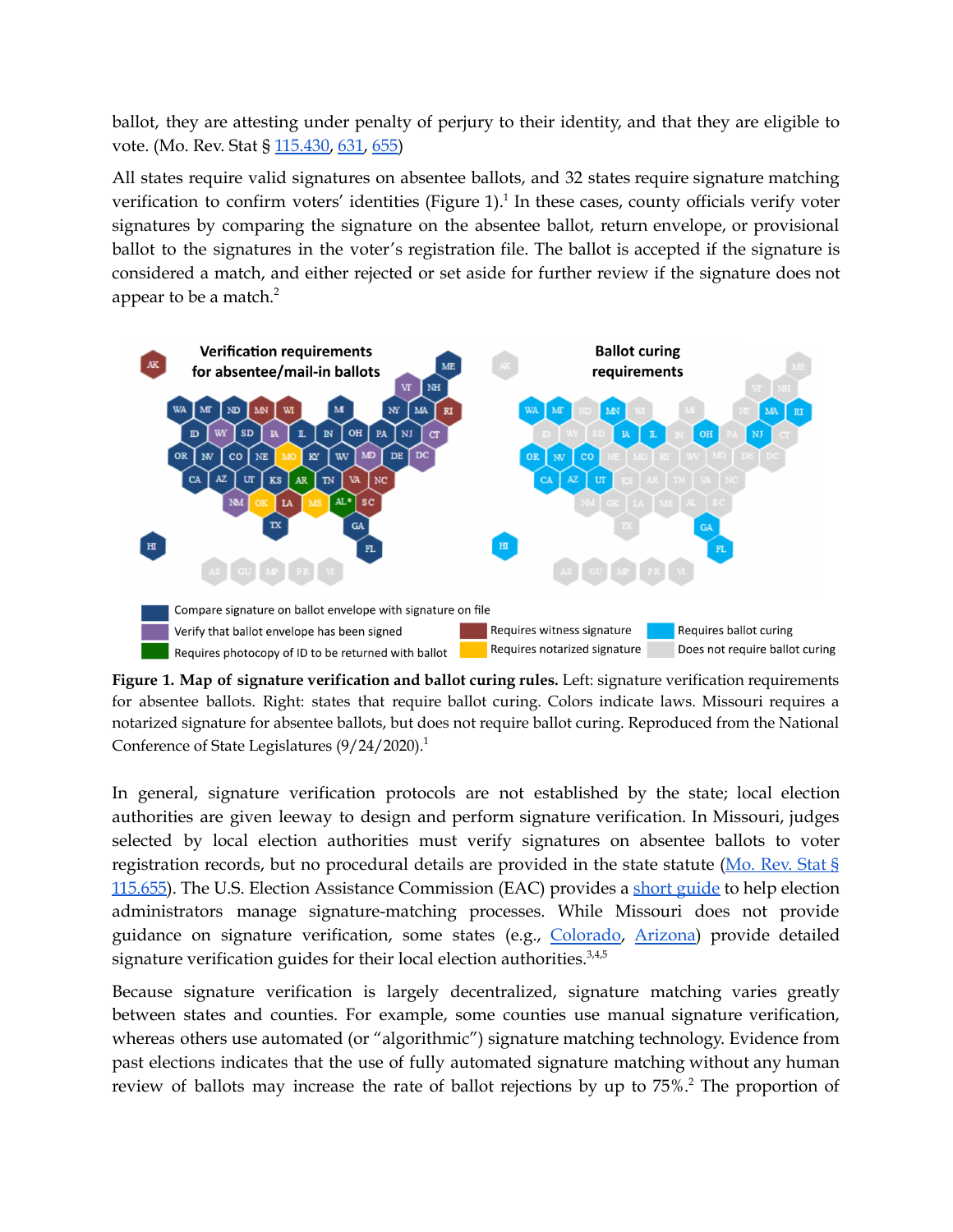"correct/incorrect" rejections by manual and automated systems is unknown, but election officials note that low-resolution digital signatures or illegible signatures from registration files or DMVs may pose difficulties to both types of verification.

#### **Ballot Rejection**

The EAC reports that 1% of all absentee ballots were rejected in 2016, and that signature mismatch was the top reason for ballot rejection, accounting for 27.5% of all rejections. <sup>6</sup> Other common reasons for rejection include missed deadlines (23%), no voter signature (20%), no witness signature (3%), or problems with return materials (e.g., wrong envelope, ballot missing from envelope; 2%). Election administrators also report a significant number of rejections for reasons categorized as "other reason given". This categorization is not standardized across counties, so it is unclear what this designation means. It may include improper notarization, incomplete information on a return envelope, or members of a household accidentally signing the wrong return envelopes. 7

Inexperienced voters who use absentee ballots are up to 3x more likely to have their ballots rejected compared to experienced mail voters. This likelihood varies by a voter's party registration, race/ethnicity, and age. Research from the 2018 and 2020 elections in Florida indicates that younger voters and voters of color are more likely to have absentee ballots rejected. This difference in rejection rates is attributed in part to lack of familiarity with voting procedures, which can result in late or improper submission of ballots. For example, younger voters who successfully returned their absentee ballots on time in these elections were disproportionately likely to have omitted their signature on their return envelopes.<sup>7</sup>

## **Ballot Curing**

As of 2020, 18 states, including Iowa and Illinois, require election authorities to provide notice to voters if their ballot fails the signature verification process (Figure 1). They must also provide the voter with an opportunity to "cure", or correct, these signature-related issues. Ballot curing eligibility rules vary between states; some allow correction of mismatching or missing signatures, others only allow correction of mismatching (but not missing) signatures. In states that require witness signatures on absentee ballots, such as Wisconsin, voters can cure misplaced or missing witness signatures in addition to their own. Voters may also be able to cure missing Social Security numbers, unsealed envelopes, and problems with ballot statement information. Three states (Missouri, Oklahoma, and Mississippi) require a notary for absentee ballots, but do not allow ballot curing. In response to COVID, five states, including those with Democratic (New [Jersey](https://nj.gov/state/elections/assets/pdf/publications/guide-nj-signature-verification-and-cure-10-02-20.pdf), [New](https://legislation.nysenate.gov/pdf/bills/2019/S8370B) York, and [Virginia\)](https://law.lis.virginia.gov/pdf/vacode/24.2-709.1/) and split ([Michigan,](http://www.legislature.mi.gov/documents/2019-2020/publicact/pdf/2020-PA-0177.pdf) North [Carolina](https://s3.amazonaws.com/dl.ncsbe.gov/sboe/numbermemo/2020/Numbered%20Memo%202020-19_Absentee%20Deficiencies.pdf)) state governments, expanded or enacted a temporary notice and cure policies.<sup>1</sup>

A curing system requires officials to send voters a letter and blank affidavit describing the reason the voter's ballot has been rejected and how they remedy the situation. Typically, the voter must mail back the signed affidavit along with a copy of some form of valid identification before a specified deadline. Some states use both a letter and electronic communication to ensure contact with the voter. Once the cured ballot has been received, the ballot receives a